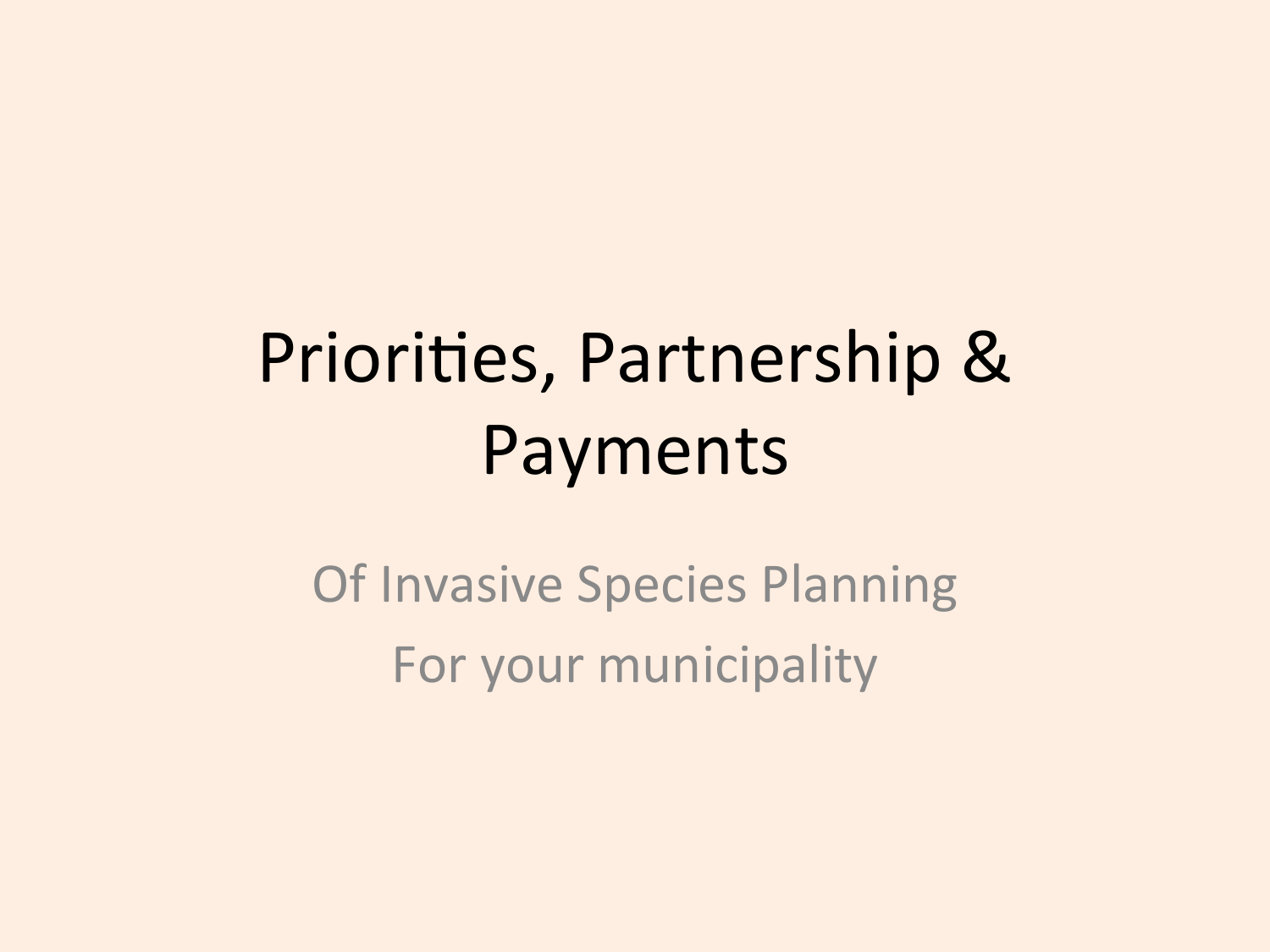# Where do you begin?

**???** 

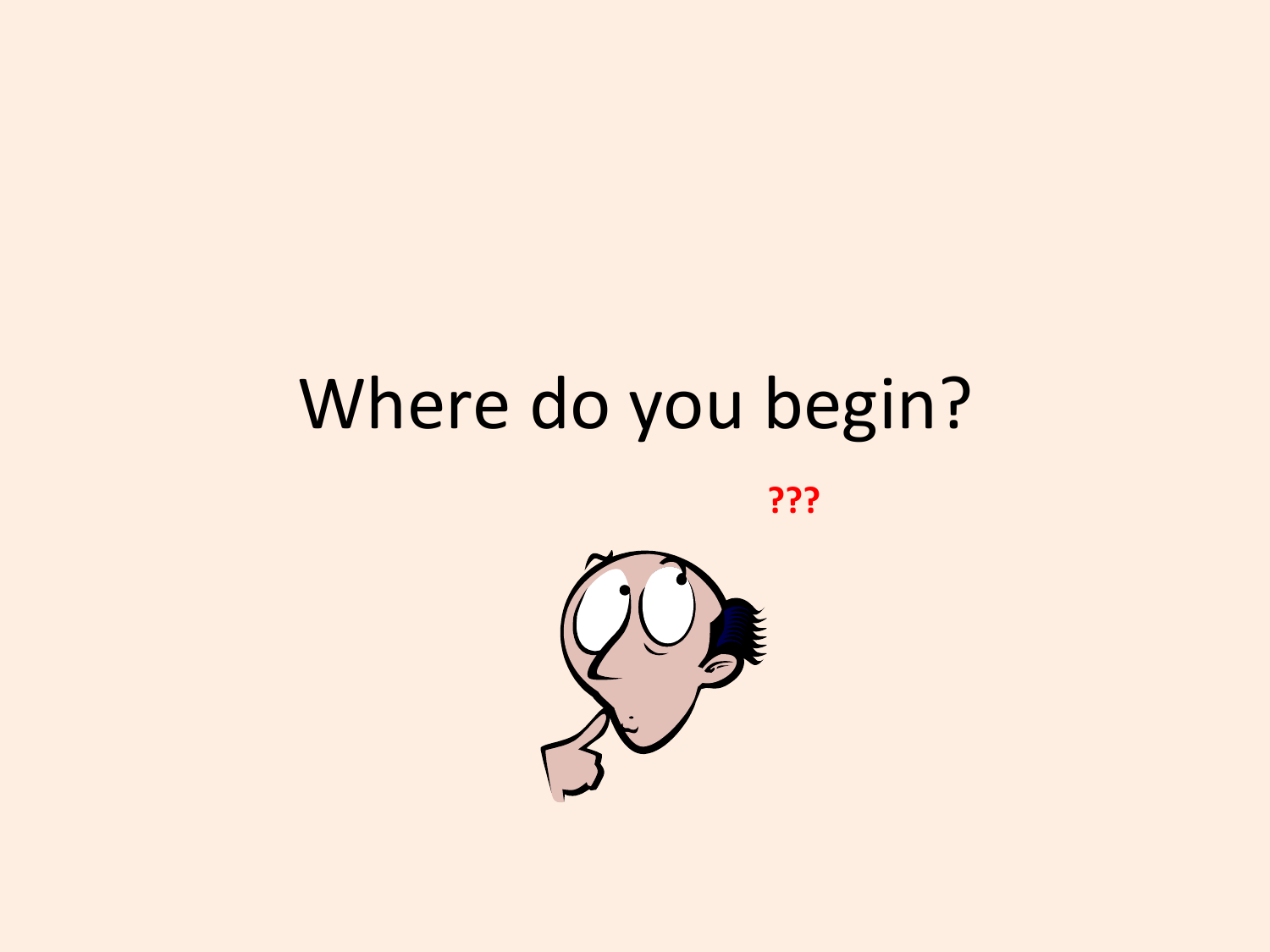#### Who are your resources?



Lindsey M. Gerstenslager, District Manager 10 Leach Road, Lyons, NY 14489 315.946.4136 Wayneswcd1@rochester.rr.com www.waynecountynysoilandwater.org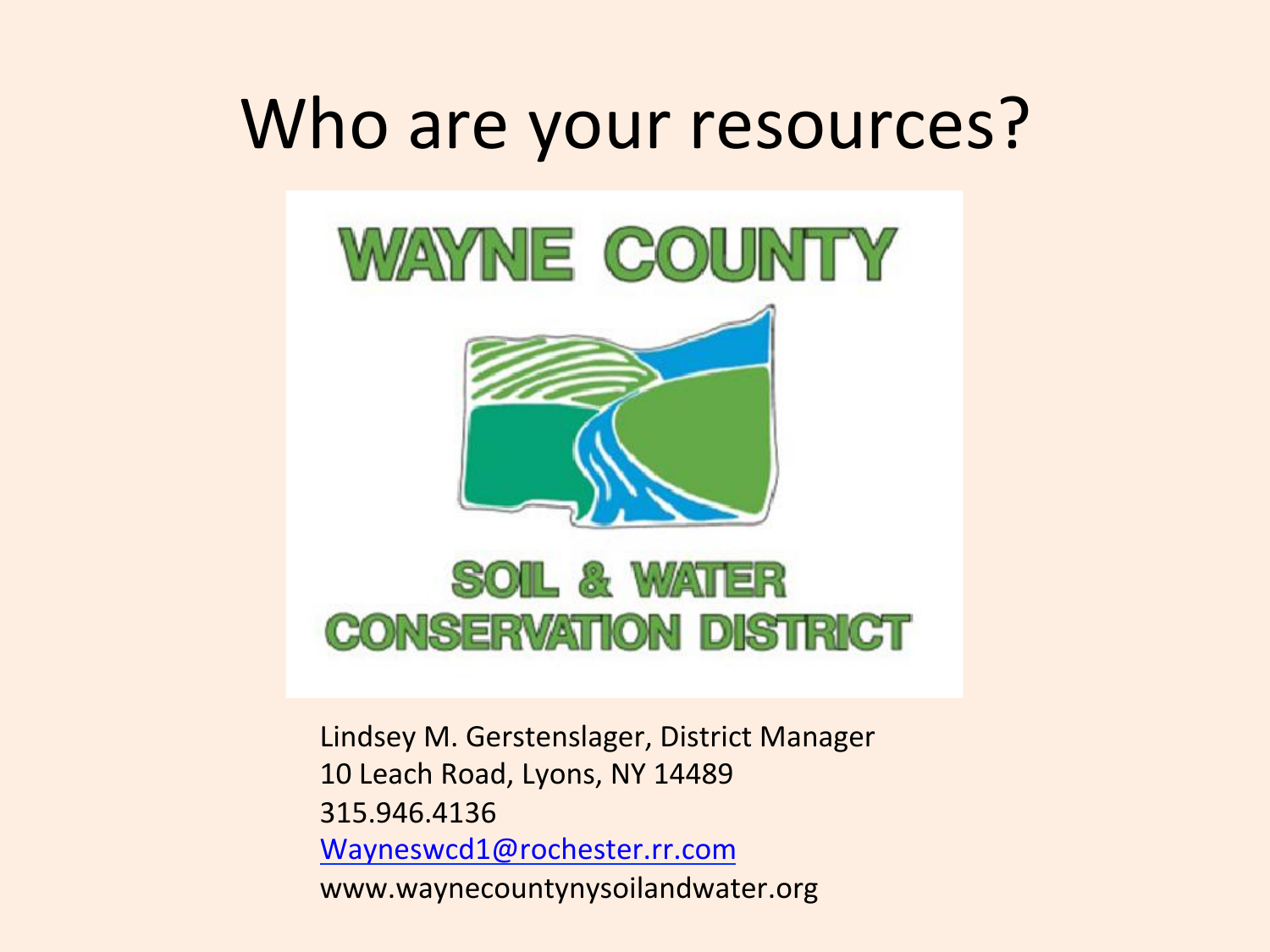#### Quick Review

• Where did most invasive species come from?

# We brought them here for look, to improve another problem, Or by accident!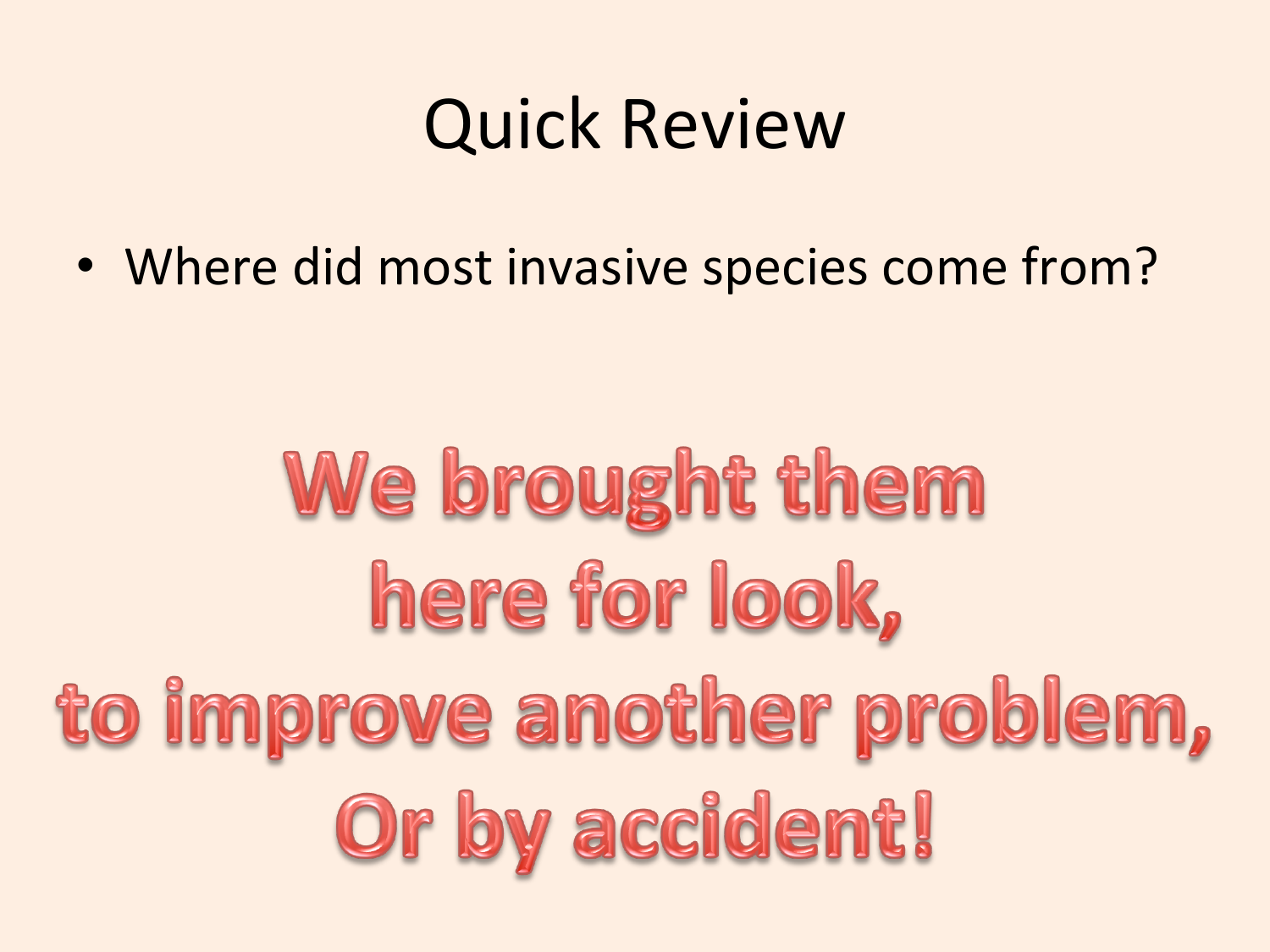# **Regulatory Update: NYSDEC**

• **Parts 59, Section 59.4 - State Boat-Launching Sites, Fishing-Access Sites and Fishing Rights Areas, and Part 190, Section 190.24 - Boat** Launching Sites and Other Sites From Which A Watercraft May Be **Launched - Express Terms** 

Description/purpose:

The proposed amendments to 6 NYCRR Part 59 and section 190.24 will provide a means by which DEC can control the transport of aquatic invasive species by watercraft, trailers and associated equipment used at DEC boat launches and fishing access sites. Watercraft, trailers and associated equipment are one of the primary pathways by which aquatic invasive species can be introduced from waterbody to waterbody. Currently, boaters and anglers are advised to follow clean, drain, dry protocols through various outreach mechanisms, but these measures are voluntary.

http://www.dec.ny.gov/regulations/95116.html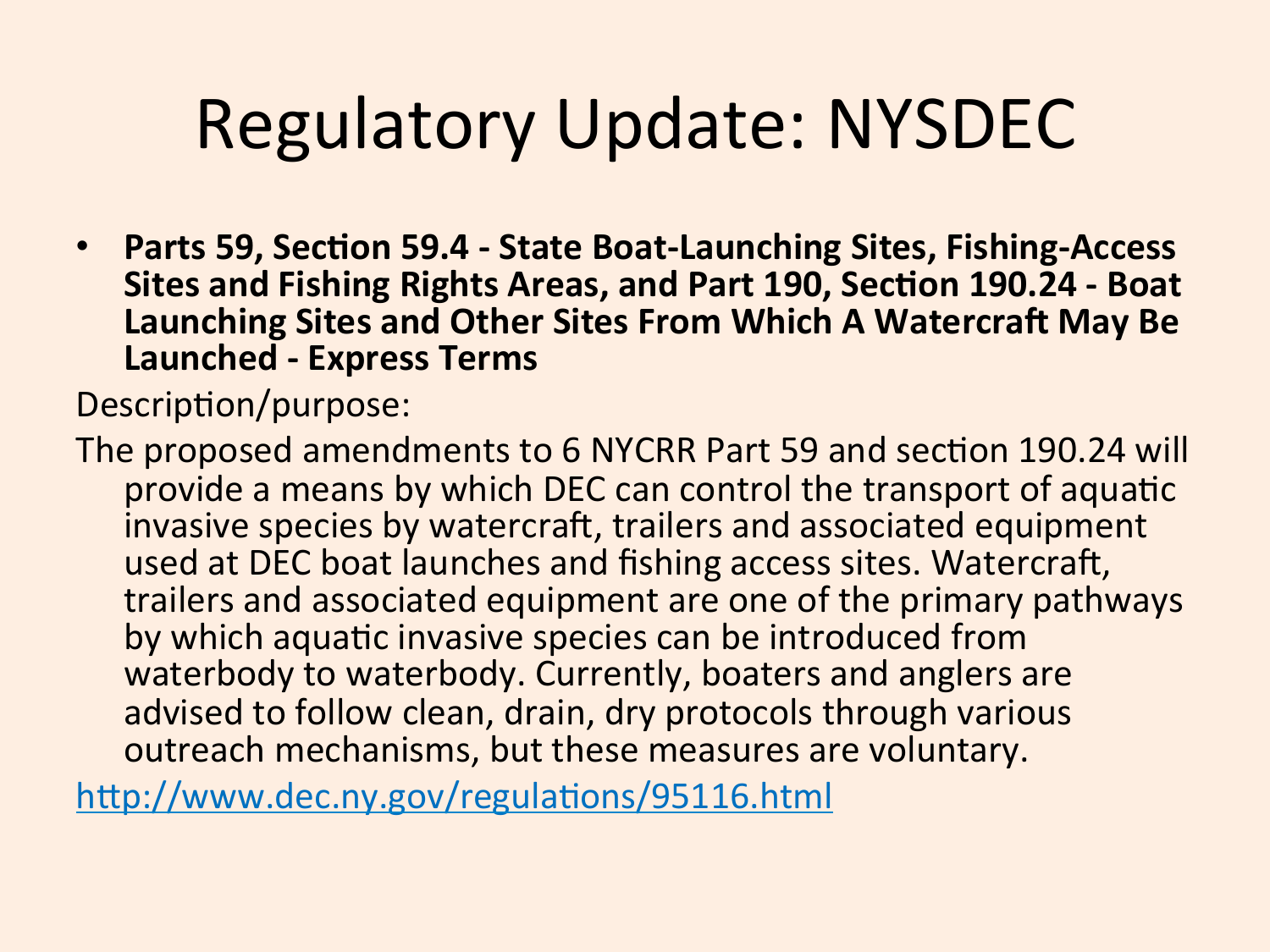• The proposed amendments to 6 NYCRR Part 59 and Section 190.24 will make the cleaning and draining of watercraft mandatory at DEC facilities by prohibiting the launching of watercraft from State lands or leaving these lands unless the watercraft is drained and no visible plant or animals are in it or attached to it. Due to the difficulty of removing zebra and quagga mussels from boat hulls, a special allowance will be granted by permit to individuals removing seasonally moored or docked watercraft from a zebra or quagga mussel infested waterbody at the completion of the boating season for cleaning at the location of storage. The proposed amendments will help DEC in its efforts to prevent further introduction and spread of aquatic invasive species transported between waterbodies in or on watercraft, trailers and associated equipment while allowing legitimate transport of watercraft from zebra or quagga mussel-infested waters to a storage location.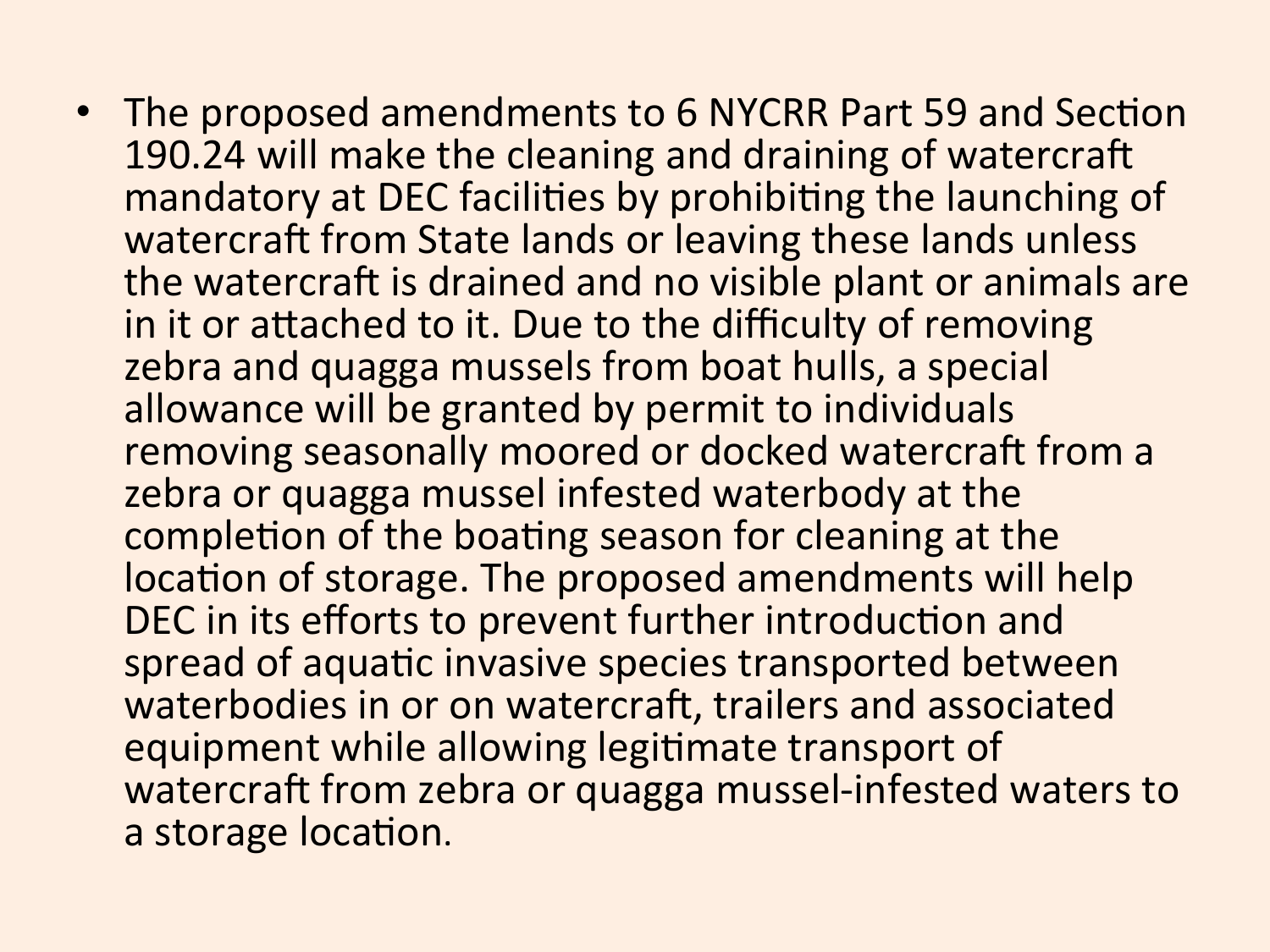# **Regulatory Update: NYSDEC**

• **6 NYCRR Part 575 Prohibited and Regulated Invasive Species** 

Description/purpose:

The proposed regulations include a list of prohibited species which shall be unlawful to knowingly possess with the intent to sell, import, purchase, transport or introduce; a list of regulated species which shall be legal to possess, sell, purchase, propagate and transport but may not be knowingly introduced into a free-living state; and require a permit for research, education and other approved activities involving prohibited species and release of regulated species into a free-living state

http://www.dec.ny.gov/regulations/2359.html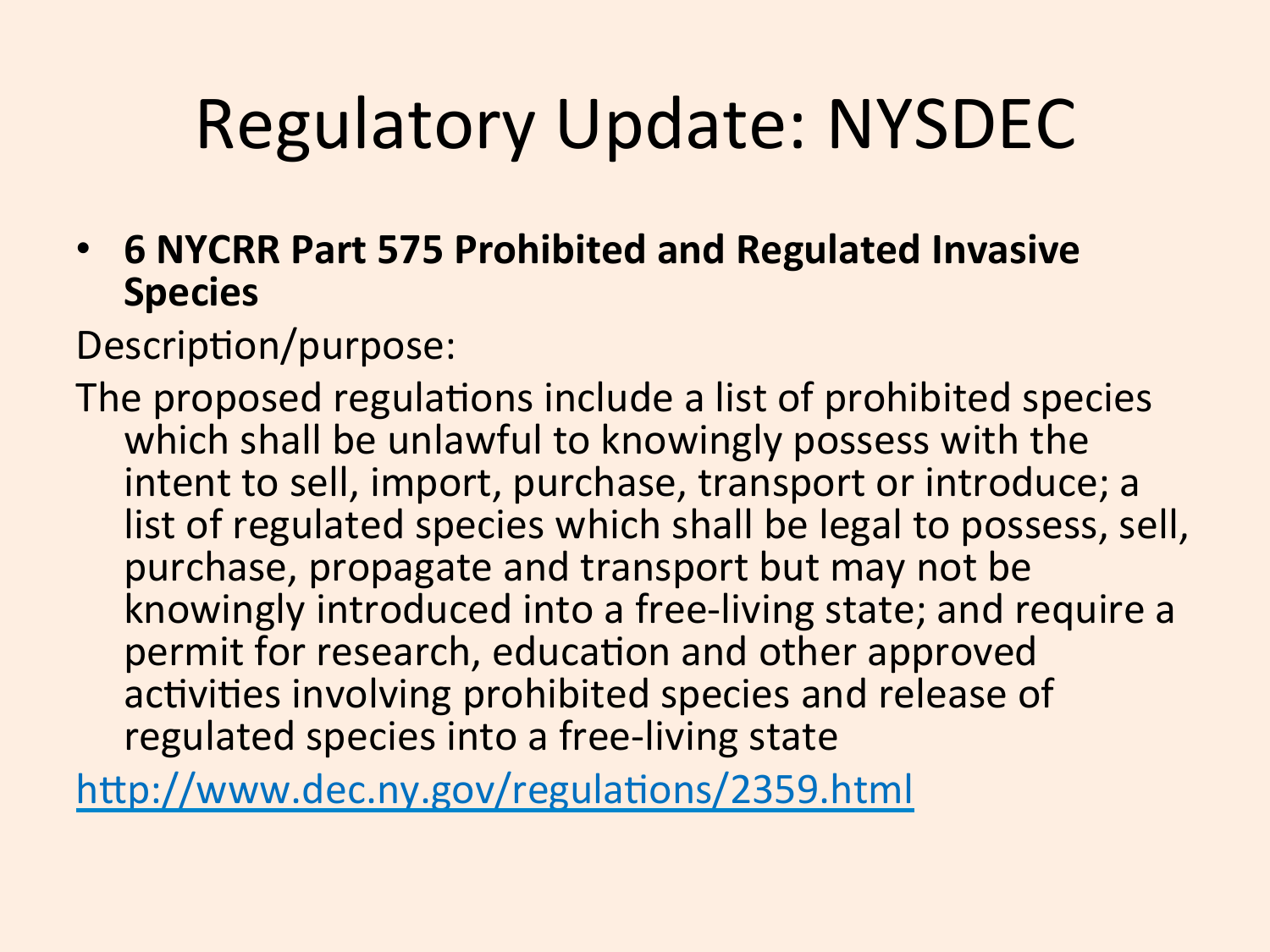# Partnership Assessment

- Who in your municipality is already trained?
- Are they personable and able to assist in the planning process
- Should their be a work committee to create a draft for the municipal council/board?

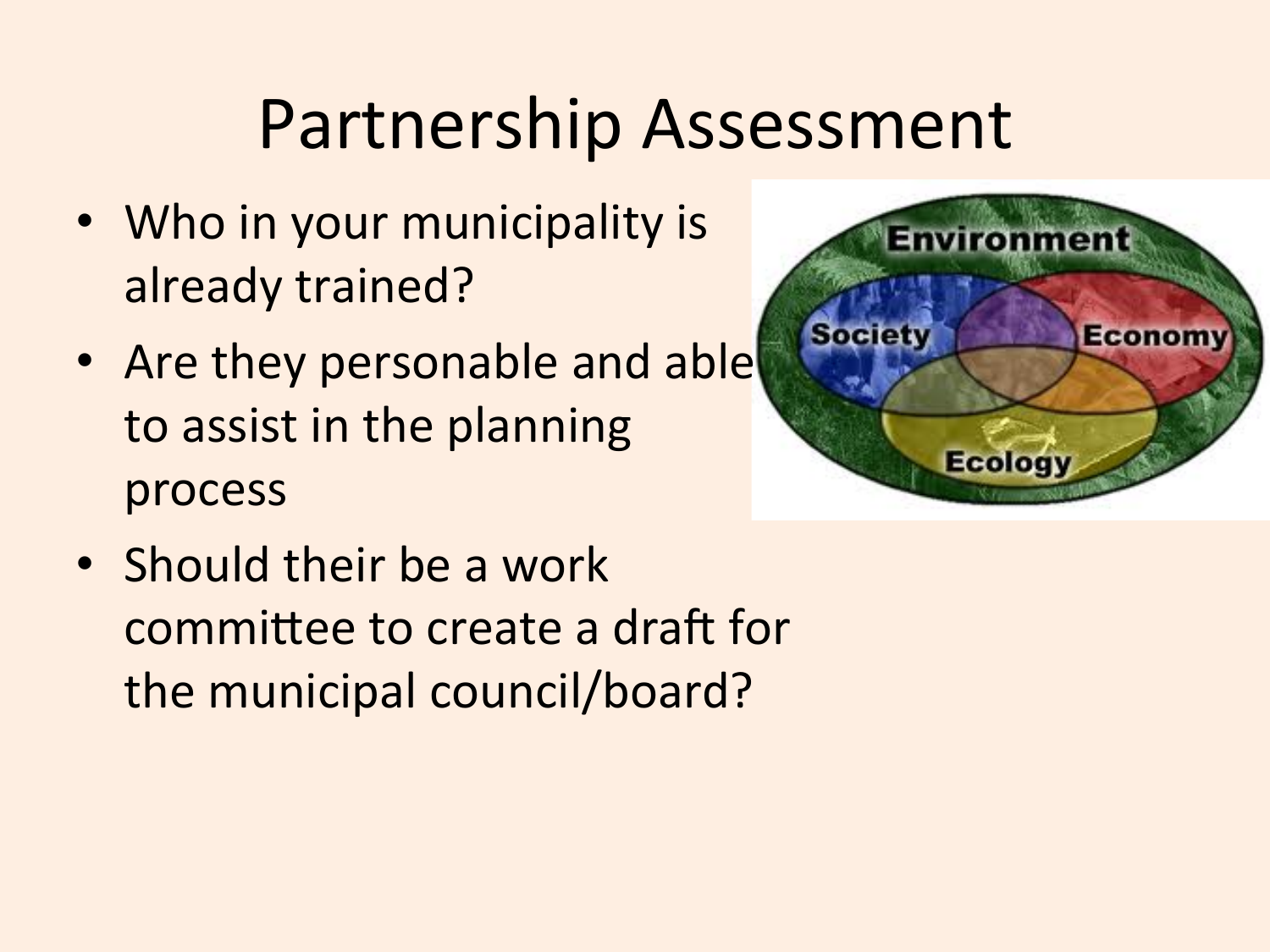#### Planning is important

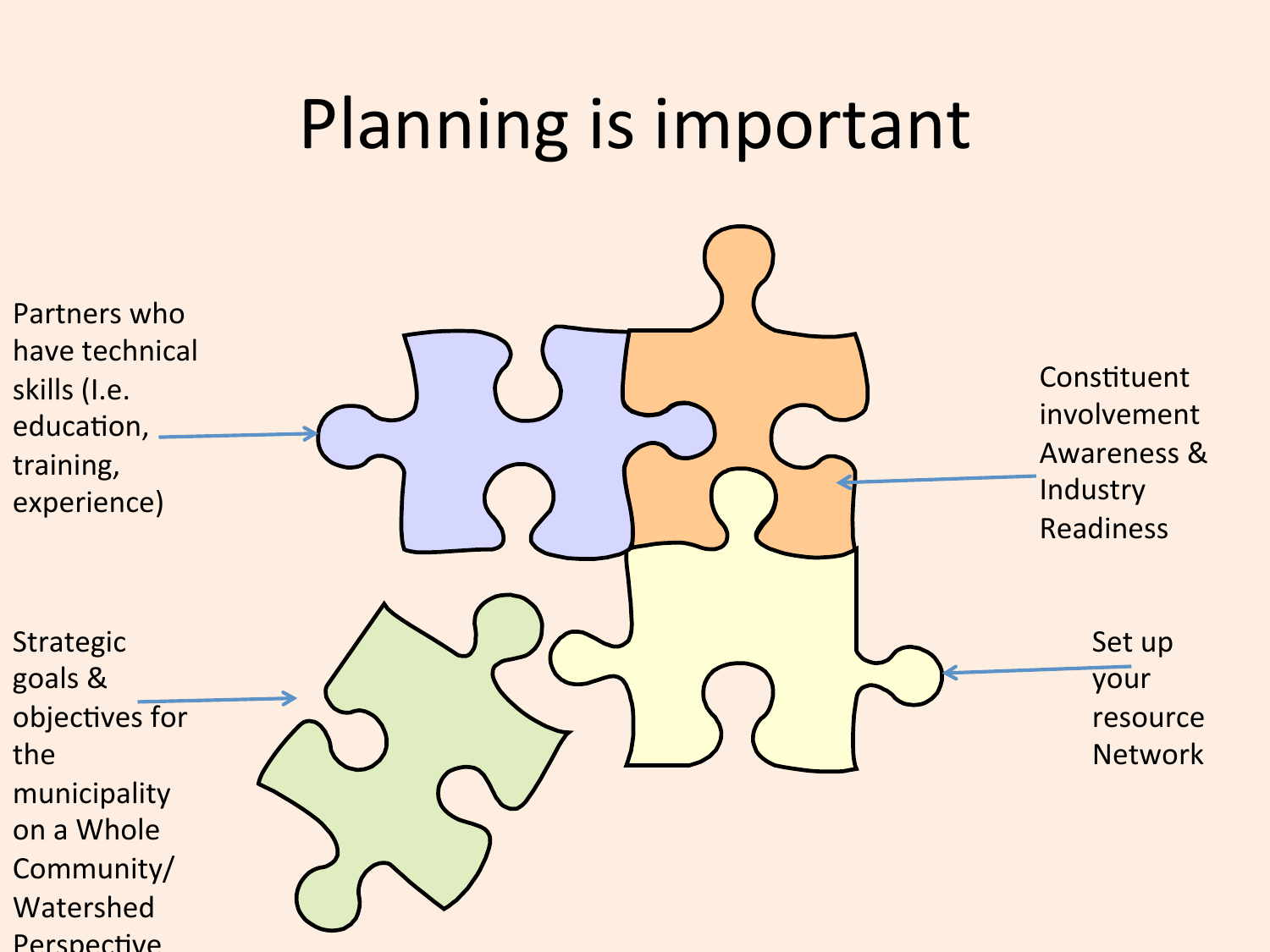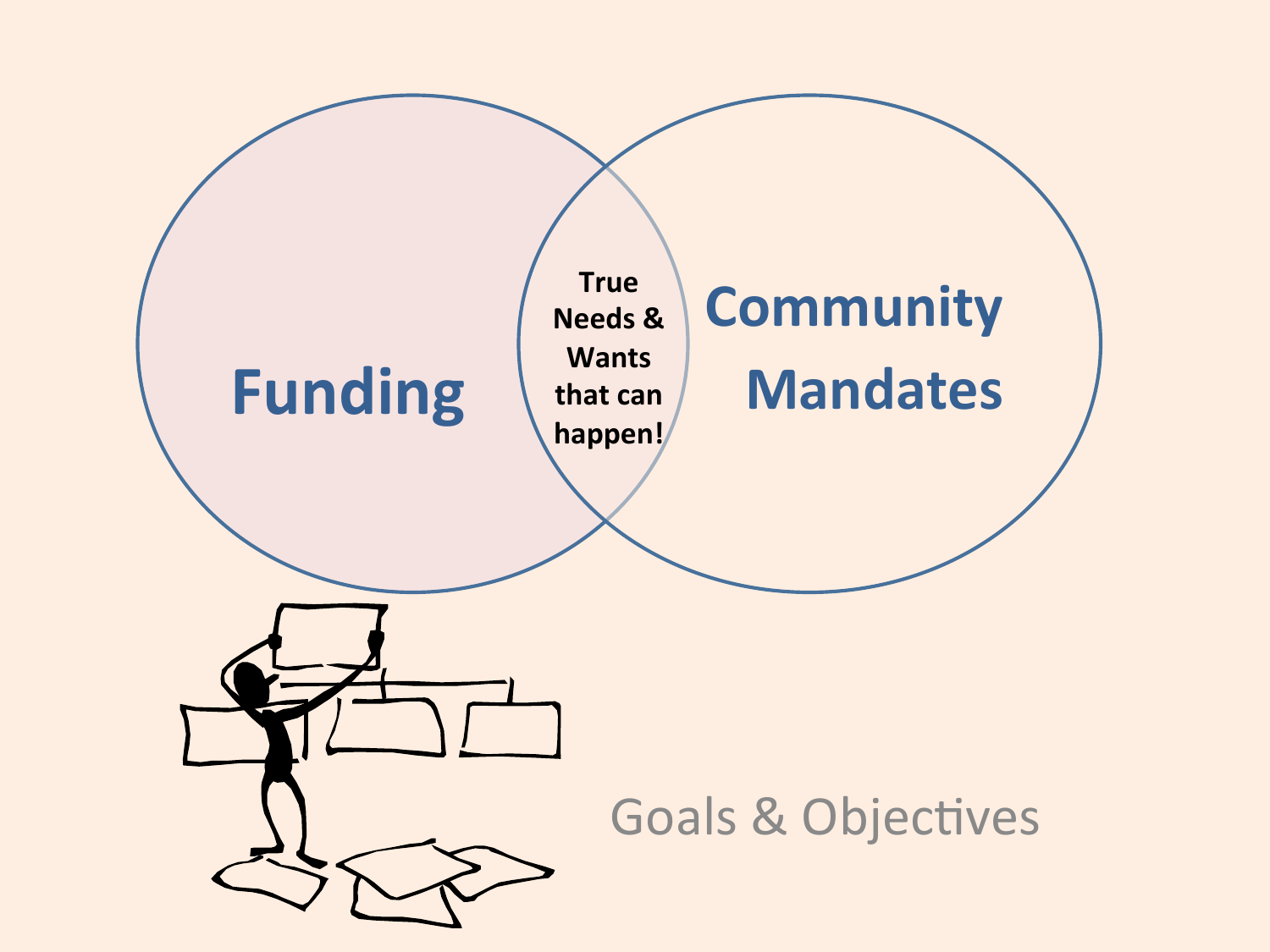# **Common Senses of planning**



Creating an action plan is 20% skill, 20% establishing the ability to be trained and 50% interpersonal relationship building. The remaining 10% depends upon leadership and drive!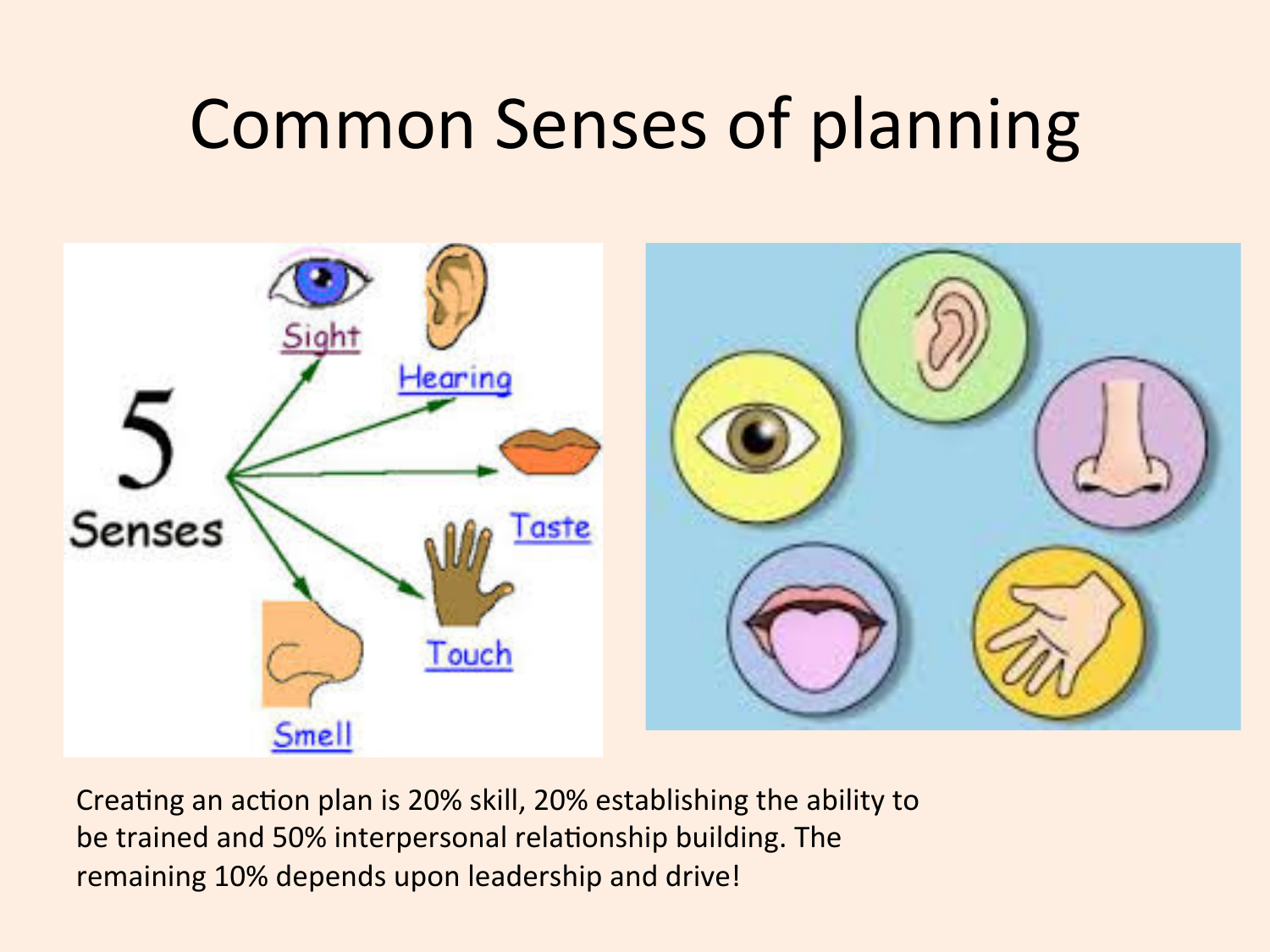

Time & Expectation Gap This may have to be a continuity project!



Expect it to take 2-3 years for planning 1-1  $\frac{1}{2}$  years for funding 3-5 years for implementation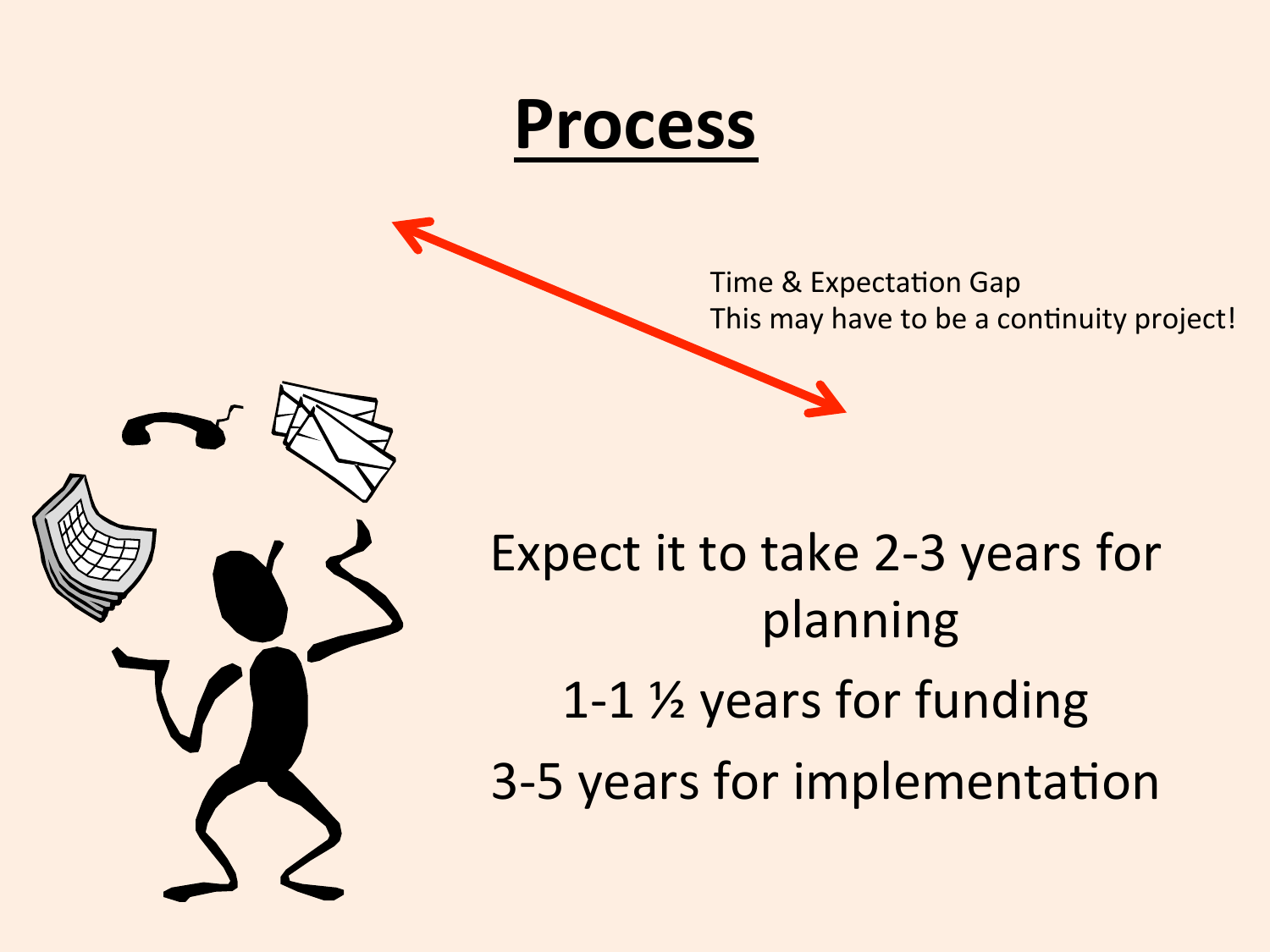# **Creating the committee**

Searching for the right partners for a good action committee is like dating! It is all about the approach, mission needs and identifying hidden agendas.